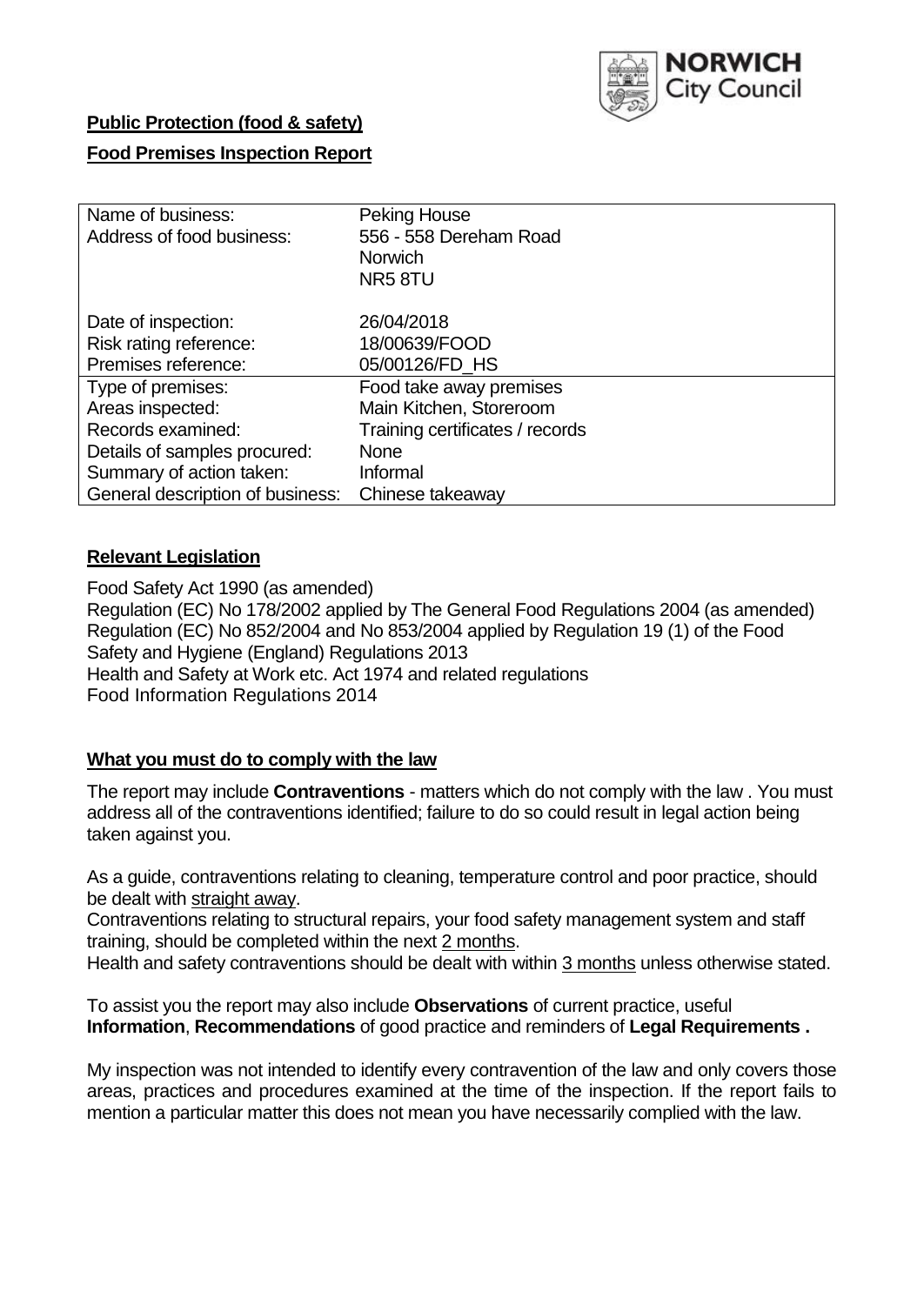# **FOOD SAFETY**

### **How we calculate your Food Hygiene Rating:**

The food safety section has been divided into the three areas which you are scored against for the hygiene rating: 1. food hygiene and safety procedures, 2. structural requirements and 3. confidence in management/control procedures. Each section begins with a summary of what was observed and the score you have been given. Details of how these scores combine to produce your overall food hygiene rating are shown in the table.

| <b>Compliance Area</b>                     |          |                  |           | <b>You Score</b> |               |          |           |                 |                |  |  |
|--------------------------------------------|----------|------------------|-----------|------------------|---------------|----------|-----------|-----------------|----------------|--|--|
| Food Hygiene and Safety                    |          |                  |           | $\Omega$         | 5             | 10       | 15        | 20              | 25             |  |  |
| <b>Structure and Cleaning</b>              |          |                  |           | $\Omega$         | 5             | 10       | 15        | 20              | 25             |  |  |
| Confidence in management & control systems |          |                  | $\Omega$  | 5                | 10            | 15<br>20 |           | 30 <sub>1</sub> |                |  |  |
|                                            |          |                  |           |                  |               |          |           |                 |                |  |  |
| <b>Your Total score</b>                    | $0 - 15$ | 20               | $25 - 30$ |                  | $35 - 40$     |          | $45 - 50$ |                 | > 50           |  |  |
| <b>Your Worst score</b>                    | 5        | 10 <sup>10</sup> | 10        |                  | 15            |          | 20        |                 |                |  |  |
|                                            |          |                  |           |                  |               |          |           |                 |                |  |  |
| <b>Your Rating is</b>                      | 5        | 4                |           | 3                | $\mathcal{P}$ |          |           |                 | $\overline{0}$ |  |  |

Your Food Hygiene Rating is 5 – a very good standard

# **1. Food Hygiene and Safety**

Food hygiene standards are high. You demonstrated a very good standard of compliance with legal requirements. You have safe food handling practices and procedures and all the necessary control measures to prevent cross-contamination are in place. Some minor contraventions require your attention. **(Score 5)**

000005

#### Contamination risks

**Recommendation** Chopping/cutting boards were held stable with tea towels/cloths and could contaminate the board. Use silicone board mats to stabilise your cutting boards. These can be placed in the dishwasher and /or can be sterilised

#### Temperature Control

**Observation** I was pleased to see you were able to limit bacterial growth and/or survival by applying appropriate temperature controls at points critical to food safety and that you were diligently monitoring temperatures.

## Poor Practices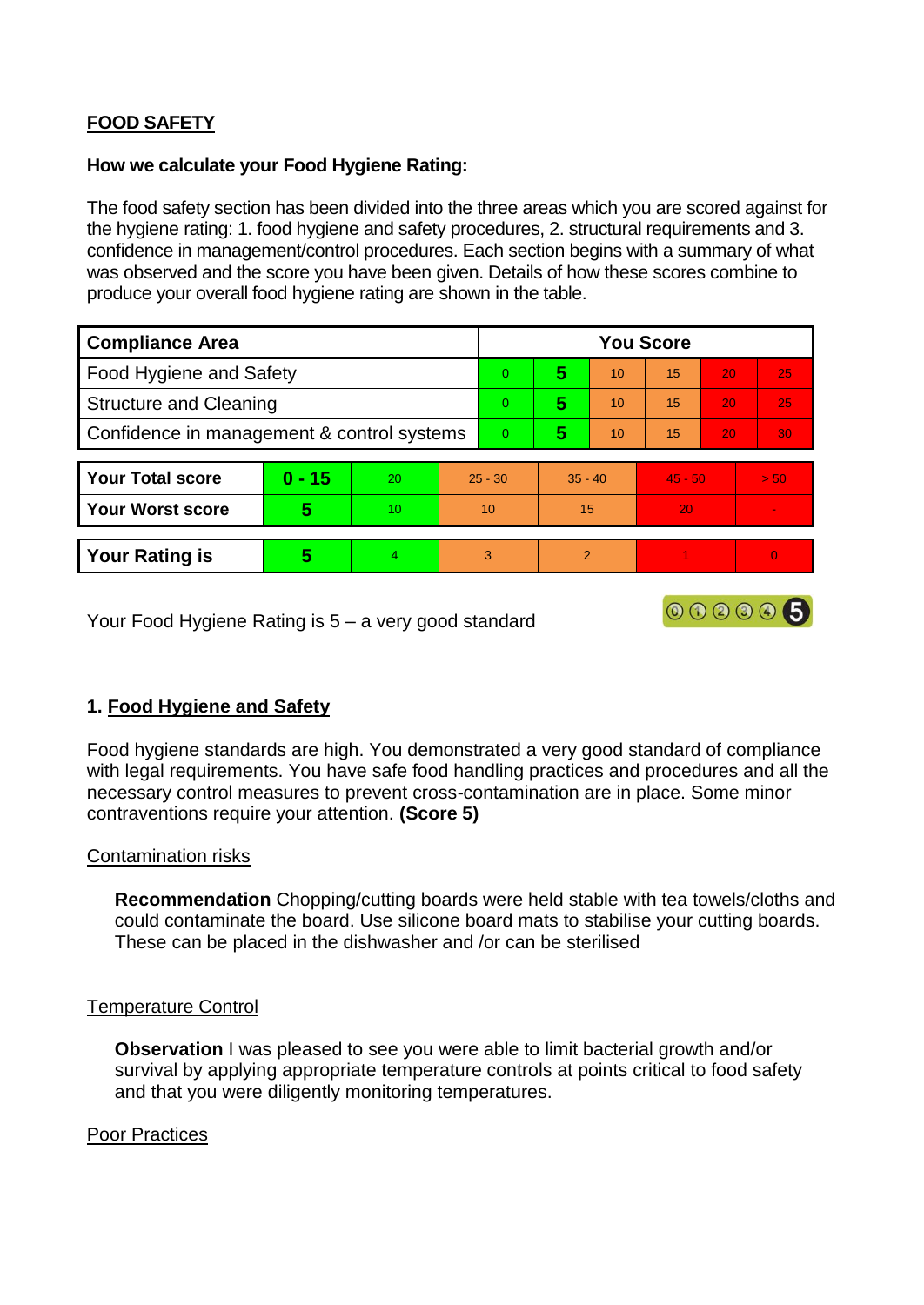**Observation** The following matters represented poor practice and if allowed to continue may cause food to become contaminated or lead to its deterioration

- open packets of star anise were being stored in outside storeroom, once opened store food in clean lidded plastic containers
- open foods i.e ribs and spring rolls need to be covered in walk-in fridge
- a tea towel was being used to cover diced cooked chicken in the walk-in fridge (See photo below) fibres from the tea towel could contaminate the food

# **2. Structure and Cleaning**

The structure facilities and standard of cleaning and maintenance are all of a good standard and only minor repairs and/or improvements are required. Pest control and waste disposal provisions are adequate. The minor contraventions require your attention. **(Score 5)**

# Cleaning of Structure

**Contravention** The following structural items were dirty and require more frequent and thorough cleaning:

- cobwebs were seen to high places in the WC
- pan to the WC

**Observation** The kitchen had been well maintained and the standard of cleaning was exceptionally high.

## Cleaning of Equipment and Food Contact Surfaces

**Contravention** The following surfaces and equipment in contact with food were dirty and/or could not be cleaned and require cleaning or discarding:

- lids to the containers storing dried goods i.e cornflower, sugar in the outside storeroom
- lid to the bin in the front preparation area
- interior bottom to the chest freezer

## Cleaning Chemicals / Materials / Equipment and Methods

**Information** Ensure you use a surface sanitiser that conforms to BS EN 1276:1997 or BS EN 13697:2001. This information should be available on the label or by contacting the manufacturer.

## **Maintenance**

**Contravention** The following items had not been suitably maintained and must be repaired or replaced:

• electric fly killer needs replacing. You informed me that this was being done

## **3. Confidence in Management**